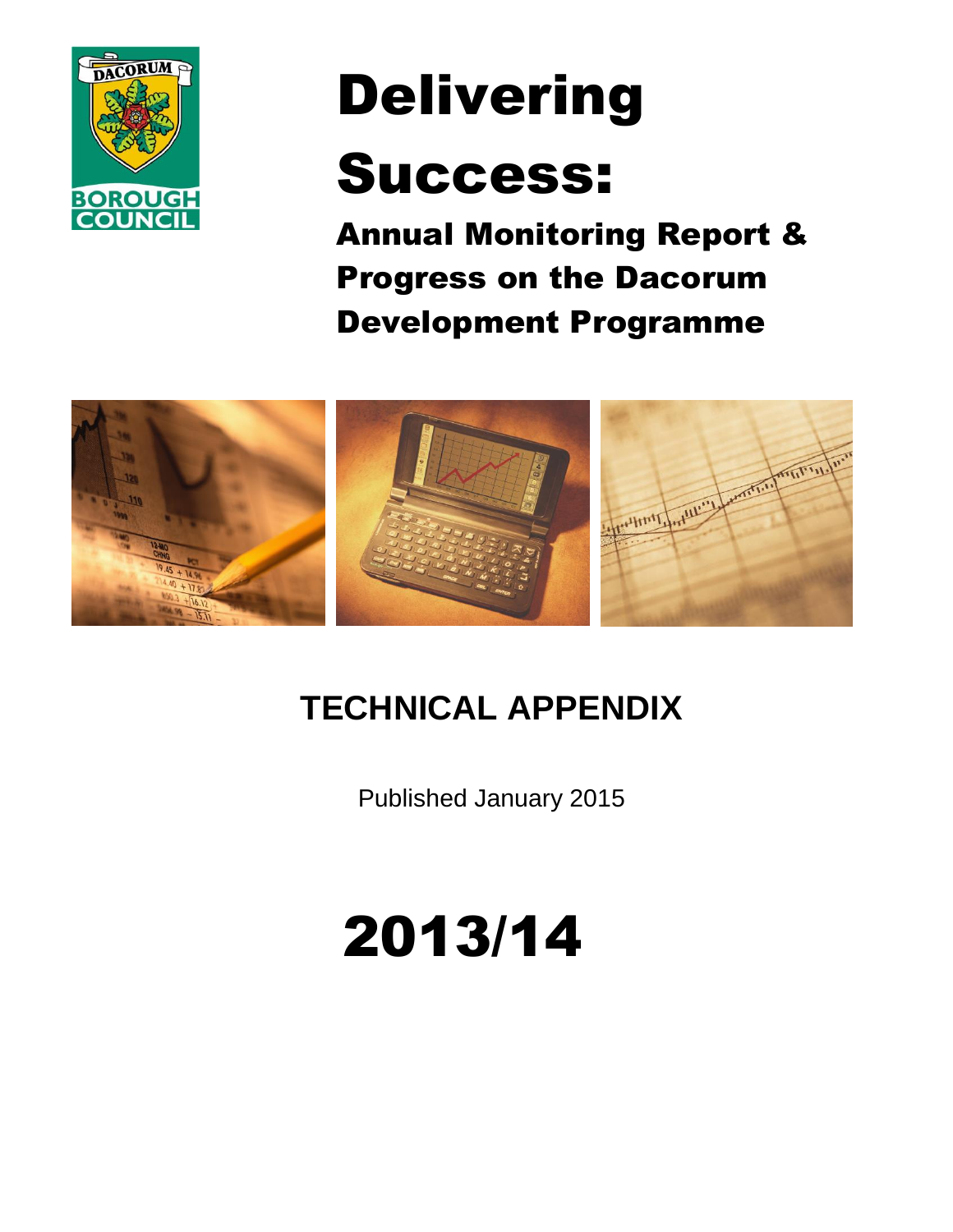## **Technical Appendix**

## **1. Executive Summary and Headline Results**

No further information.

## **2. Introduction to the Annual Monitoring Report**

No further information.

## **3. Local Development Scheme, Policy Implementation and Duty to Cooperate**

|                  | House-<br>holder | <b>Conservation   Housing</b><br>/Listed<br><b>Buildings</b> |    | Other                    | <b>Enforce-</b><br>ment | <b>TPOs</b> | <b>Total</b> |
|------------------|------------------|--------------------------------------------------------------|----|--------------------------|-------------------------|-------------|--------------|
| <b>Dismissed</b> | 13               |                                                              |    |                          |                         |             | 29           |
| Allowed          |                  |                                                              |    | $\overline{\phantom{0}}$ |                         |             |              |
| Split            |                  |                                                              |    | $\overline{\phantom{0}}$ |                         |             |              |
| <b>Total</b>     | 20               |                                                              | 14 |                          |                         |             |              |

#### **Table 3.1 Appeal decisions 2013/14**

## **4. Borough Portrait**

No further information.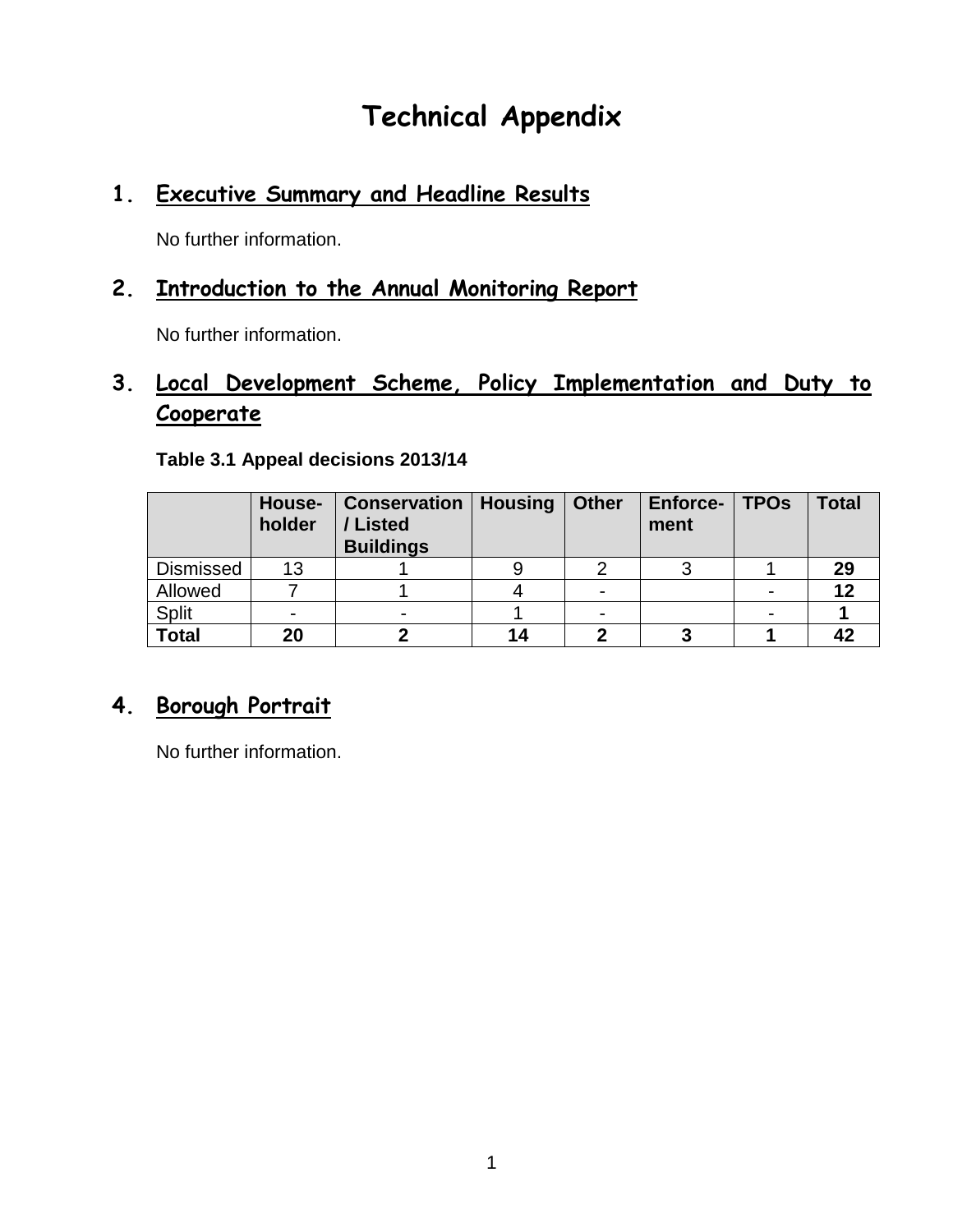## **5. Sustainable Development Strategy**

## **(a) Promoting sustainable development**

### **Table 5.1 Distribution of housing by type of settlement**

|                                                            |                                    | 2007                    | 2008                    | 2009           | 2010           | 2011           | 2012                    | 2013                    | 2014        | <b>Total</b>    |
|------------------------------------------------------------|------------------------------------|-------------------------|-------------------------|----------------|----------------|----------------|-------------------------|-------------------------|-------------|-----------------|
| <b>Main Centre</b>                                         | Hemel                              | 268                     | 281                     | 168            | 158            | 516            | 354                     | 263                     | 157         | 2,165           |
| for                                                        | Hempstead                          |                         |                         |                |                |                |                         |                         |             |                 |
| <b>Development</b>                                         |                                    |                         |                         |                |                |                |                         |                         |             |                 |
| and Change<br>% of Grand total                             |                                    | 67                      | $\overline{73}$         | 40             | 67             | 86             | 79                      | 90.7                    | 71.2        | 72.2            |
|                                                            | <b>Berkhamsted</b>                 | 81                      | 74                      | 156            | 46             | 45             | 37                      | $-22$                   | 11          | 428             |
|                                                            |                                    | 19                      | 6                       | 35             |                | 10             | 9                       | 25                      | 10          | 115             |
| <b>Market Town</b>                                         | <b>Tring</b><br><b>Northchurch</b> | 1                       | $-8$                    | 26             | 1<br>6         | 1              | 26                      | 1                       | $-1$        | 52              |
|                                                            |                                    |                         |                         |                |                |                |                         |                         |             |                 |
| <b>Total</b>                                               |                                    | 101                     | 72                      | 217            | 53             | 56             | 72                      | $\overline{\mathbf{4}}$ | 20          | 595             |
| % of total                                                 |                                    | 25                      | 19                      | 52             | 22             | 9              | 16                      | 1.4                     | 9.1         | 19.8            |
|                                                            | <b>Bovingdon</b>                   | 9                       | 1                       | $\overline{7}$ | 2              | $\Omega$       | $\Omega$                | $\Omega$                | 1           | 20              |
| <b>Large Village</b>                                       | <b>Kings</b>                       | 0                       | $\overline{2}$          | 13             | $\overline{7}$ | 12             | 3                       | 2                       | 1           | 40              |
|                                                            | Langley<br><b>Markyate</b>         | 1                       | 12                      | $\overline{4}$ | 4              | 6              | $\overline{2}$          | 6                       | 14          | 49              |
| <b>Total</b>                                               |                                    | 10                      | 15                      | 24             | 13             | 18             | 5                       | 8                       | 16          | 109             |
| % of Grand total                                           |                                    | 3                       | $\overline{\mathbf{4}}$ | 6              | 5              | 3              | 1                       | 2.8                     | 7.3         | 3.6             |
|                                                            | <b>Chipperfield</b>                | 6                       | $\overline{0}$          | $\overline{0}$ | $\overline{0}$ | $\overline{7}$ | 1                       | 1                       | $\Omega$    | 15              |
| <b>Small Village</b>                                       | <b>Flamstead</b>                   | $-1$                    | 1                       | $\Omega$       | 0              | 0              | 0                       | 0                       | 0           | 0               |
| within the                                                 | <b>Potten End</b>                  | $\Omega$                | -1                      | 2              | 1              | 0              | -1                      | 2                       | 0           | 3               |
| <b>Green Belt</b>                                          | Wigginton                          | 0                       | 1                       | $\overline{0}$ | 0              | $\mathbf 0$    | 1                       | 1                       | 0           | 3               |
| <b>Total</b>                                               |                                    | 5                       | $\overline{1}$          | $\overline{2}$ | 1              | $\overline{7}$ | $\mathbf{1}$            | $\overline{\mathbf{4}}$ | $\bf{0}$    | $\overline{21}$ |
| % of total                                                 |                                    | 1                       | $\bf{0}$                | $\bf{0}$       | $\bf{0}$       | 1              | $\bf{0}$                | 1.4                     | $\bf{0}$    | 0.7             |
|                                                            | <b>Aldbury</b>                     | $\overline{0}$          | $\overline{0}$          | $\overline{0}$ | $\overline{0}$ | $\mathbf 0$    | $\mathbf 0$             | 0                       | $\Omega$    | 0               |
| <b>Small Village</b>                                       | Long                               | $\overline{2}$          | $\Omega$                | $\Omega$       | $\Omega$       | $\Omega$       | $\Omega$                | $\Omega$                | $\Omega$    | $\overline{2}$  |
| within the                                                 | <b>Marston</b>                     |                         |                         |                |                |                |                         |                         |             |                 |
| <b>Rural area</b>                                          | <b>Wilstone</b>                    | 0                       | $\Omega$                | $\Omega$       | 0              | $\Omega$       | $-1$                    | 1                       | $\Omega$    | 0               |
| <b>Total</b>                                               |                                    | $\overline{2}$          | $\Omega$                | $\Omega$       | $\bf{0}$       | $\bf{0}$       | $-1$                    | $\overline{1}$          | $\Omega$    | $\overline{2}$  |
| % of Grand total                                           |                                    | 1%                      | $\mathbf{0}$            | $\mathbf 0$    | $\bf{0}$       | $\bf{0}$       | $\bf{0}$                | 0.3                     | $\mathbf 0$ | 0.0             |
|                                                            |                                    | 14                      | 15                      | $\overline{7}$ | 12             | 6              | 16                      | 10                      | 26          | 106             |
| <b>Other Small Villages and the</b><br><b>Country side</b> |                                    |                         |                         |                |                |                |                         |                         |             |                 |
| % of Grand total                                           |                                    | $\overline{\mathbf{A}}$ | $\overline{\mathbf{4}}$ | $\overline{2}$ | 5              | $\overline{1}$ | $\overline{\mathbf{A}}$ | 3.4                     | 11.9        | 3.5             |
| <b>Grand total</b>                                         |                                    | 400                     | 384                     | 418            | 237            | 603            | 447                     | 290                     | 219         | 2,998           |

Note: All figures are net completions.

Source: DBC Monitoring 2006-14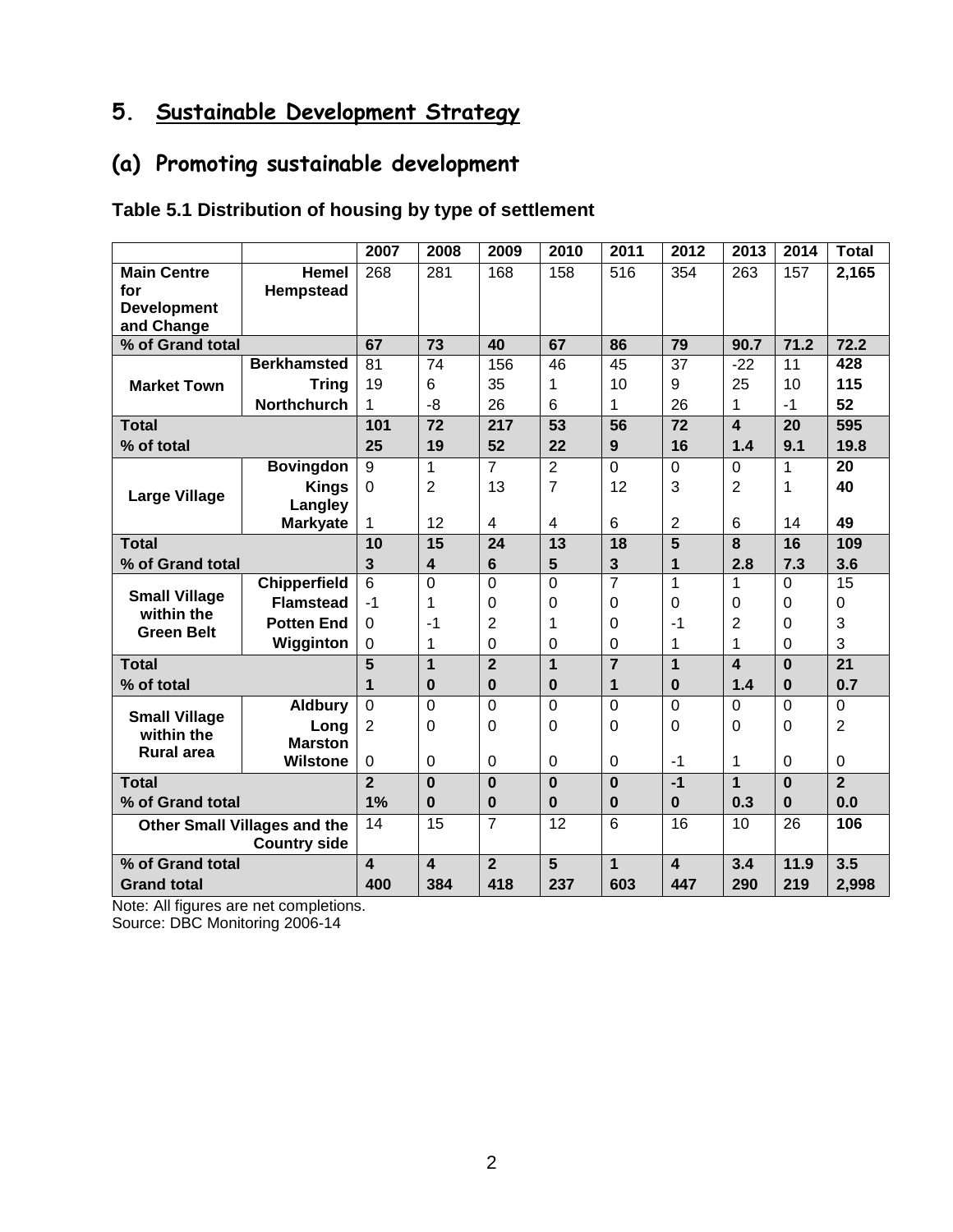## **(b) Enabling convenient access between homes, jobs and facilities**

|                          | <b>Gross</b>       |                      | <b>Net</b>         |                      |
|--------------------------|--------------------|----------------------|--------------------|----------------------|
|                          | <b>Completions</b> |                      | <b>Completions</b> |                      |
|                          | within 30          | $\%$                 | within 30          | $\%$                 |
| <b>Service</b>           | <b>Minutes</b>     | <b>Accessibility</b> | <b>Minutes</b>     | <b>Accessibility</b> |
| <b>Primary Schools</b>   | 249                | 98%                  | 215                | 98%                  |
| <b>Secondary Schools</b> | 199                | 78%                  | 166                | 76%                  |
| Employment               | 243                | 96%                  | 209                | 95%                  |
| <b>GPs</b>               | 246                | 97%                  | 212                | 97%                  |
| Hospitals                | 215                | 85%                  | 183                | 84%                  |
| <b>Retail Centres</b>    | 230                | 91%                  | 198                | 90%                  |

Note: Public Transport includes buses, trains and walking Source: HCC monitoring/Trac modelling

#### **Table 5.3 Green Transport Plans - Qualifying Schemes**

| Applic. No. | <b>Address</b>                                                        | <b>Use Class</b> | <b>Green</b><br>transport<br>Plan |
|-------------|-----------------------------------------------------------------------|------------------|-----------------------------------|
| 4/1211/12   | Berkhamsted Delivery Office, High Street,<br><b>Berkhamsted</b>       | A <sub>1</sub>   | <b>Yes</b>                        |
| 4/0377/10   | Land at Jarman Park, Hemel Hempstead                                  | A <sub>1</sub>   | Yes                               |
| 4/1356/13   | Pilling, London Road, Hemel Hempstead                                 | A <sub>1</sub>   | Yes                               |
| 4/1148/12   | Golden West Foods Ltd, Boundary Way,<br><b>Hemel Hempstead</b>        | Mixed B1/B2      | Yes                               |
| 4/0851/01   | Lucas site, Building 2, Maylands Avenue,<br><b>Hemel Hempstead</b>    | <b>B1</b>        | Yes                               |
| 4/0078/12   | Land Adj to Technologies House, Wood<br>Lane End, Hemel Hempstead,    | <b>B1</b>        | Yes                               |
| 4/1399/13   | The Campus, Maylands Avenue, Hemel<br>Hempstead                       | <b>B1</b>        | Yes                               |
| 4/0305/12   | Desoutter Building, Eaton Road, Hemel<br>Hempstead                    | <b>B1/B2</b>     | <b>No</b>                         |
| 4/1450/12   | Former Royal Mail Sorting Office, Park<br>Lane, Hemel Hempstead       | B <sub>8</sub>   | Yes                               |
| 4/2349/08   | A5 Furniture Warehouse, London Road,<br>Flamstead                     | <b>B1/B2</b>     | Yes                               |
| 4/2245/12   | Bourne End Mills Industrial Estate, Bourne<br>End Lane, Bourne End    | B1/B2/B8         | Yes                               |
| 4/0610/11   | Former Express Dairy, Riversend Road,<br>Hemel Hempstead              | B <sub>8</sub>   | Yes                               |
| 4/1310/11   | Land between Hemel One and Pentagon<br>Park (Bldg A), Hemel Hempstead | B <sub>8</sub>   | Yes                               |
| 4/1382/09   | Former Sappi site, Lower Road, Hemel<br>Hempstead                     | A3/B1/C3/D1      | Yes                               |
| 4/0078/12   | Land adj to Technologies House, Wood<br>Lane End, Hemel Hempstead     | <b>B1</b>        | Yes                               |

Source: DBC Employment Land Position Statement No. 38 (1<sup>st</sup> April 2014)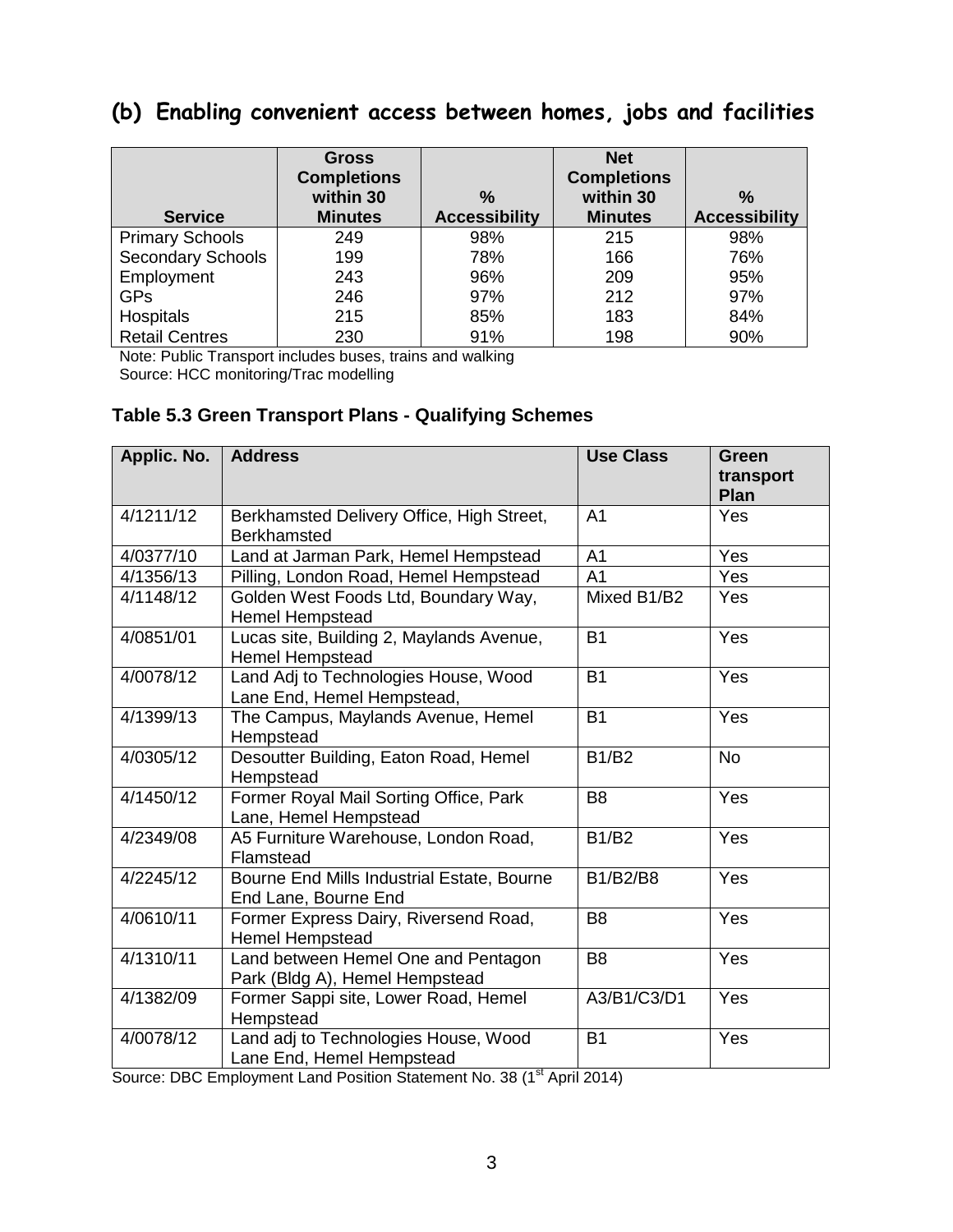## **(c) Securing quality design**

No further information provided.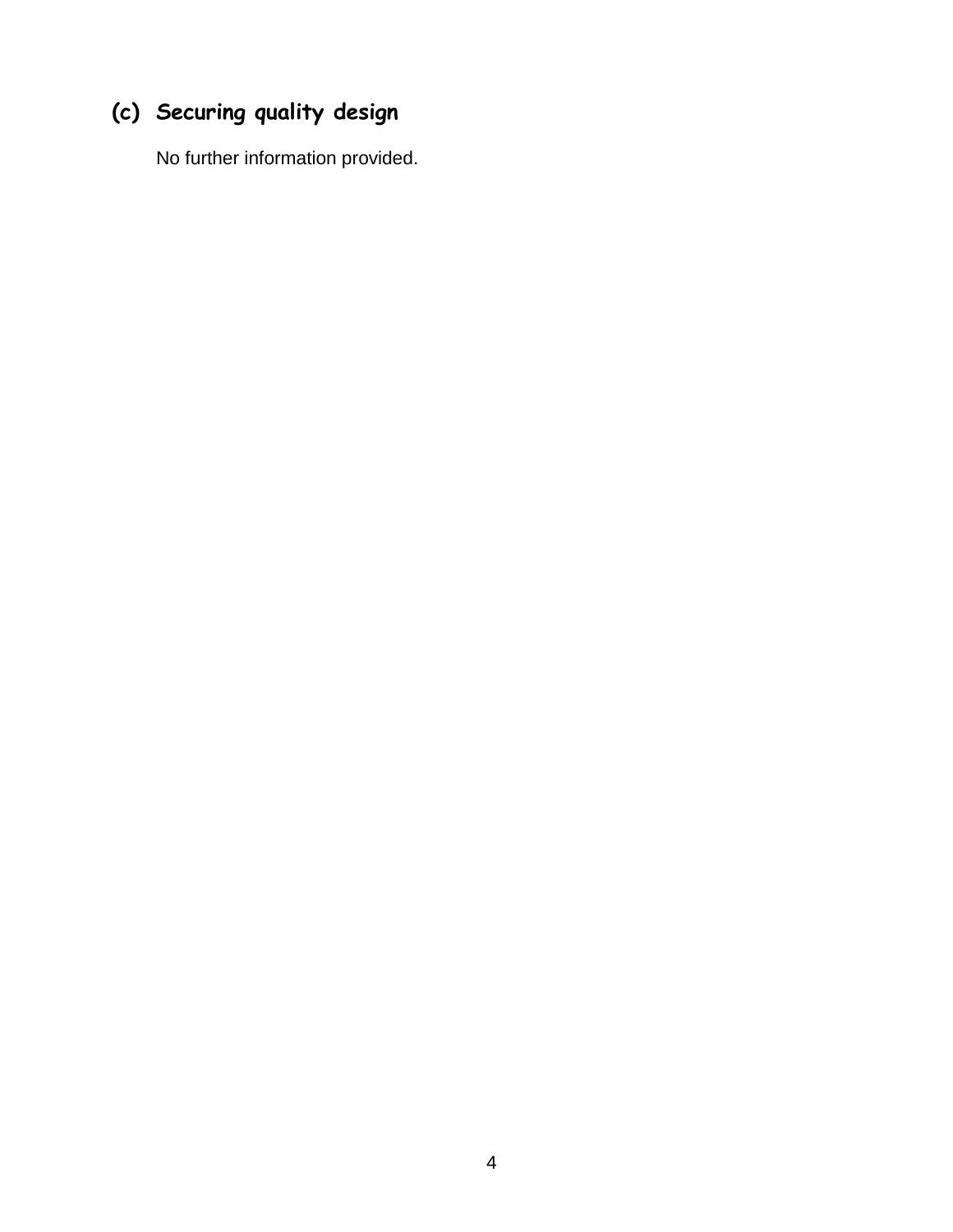## **6. Strengthening Economic Prosperity**

## **(a) Creating jobs and full employment**

No further information provided.

## **(b) Providing for offices, industry, storage and distribution**

No further information provided.

## **(c) Supporting retailing and commerce**

Mix of uses in town centres: In order to monitor the health of Hemel Hempstead town centre the Council undertook a survey of uses throughout the town centre and the Old Town during December 2010 (Figure 6.1 and Table 6.2). The data was disaggregated for the town centre into the main and mixed shopping frontages (defined in Policy 42 of the Dacorum Borough Local Plan 1991-2011). As is to be expected, the main shopping frontage areas within the town centre contain the highest proportion of retail (A1) uses, but also the highest proportion of vacant units. The latter may be because retail uses have suffered more than other town centre uses during the economic downturn.



**Figure 6.1: Hemel Hempstead Town Centre and Old Town mix of uses**

One of the Council's priorities is to regenerate the town centre. The Council has prepared a Hemel Town Centre Master Plan, which will shape and steer future regeneration in the town centre (see Chapter 10 of the Annual Monitoring Report for further detail).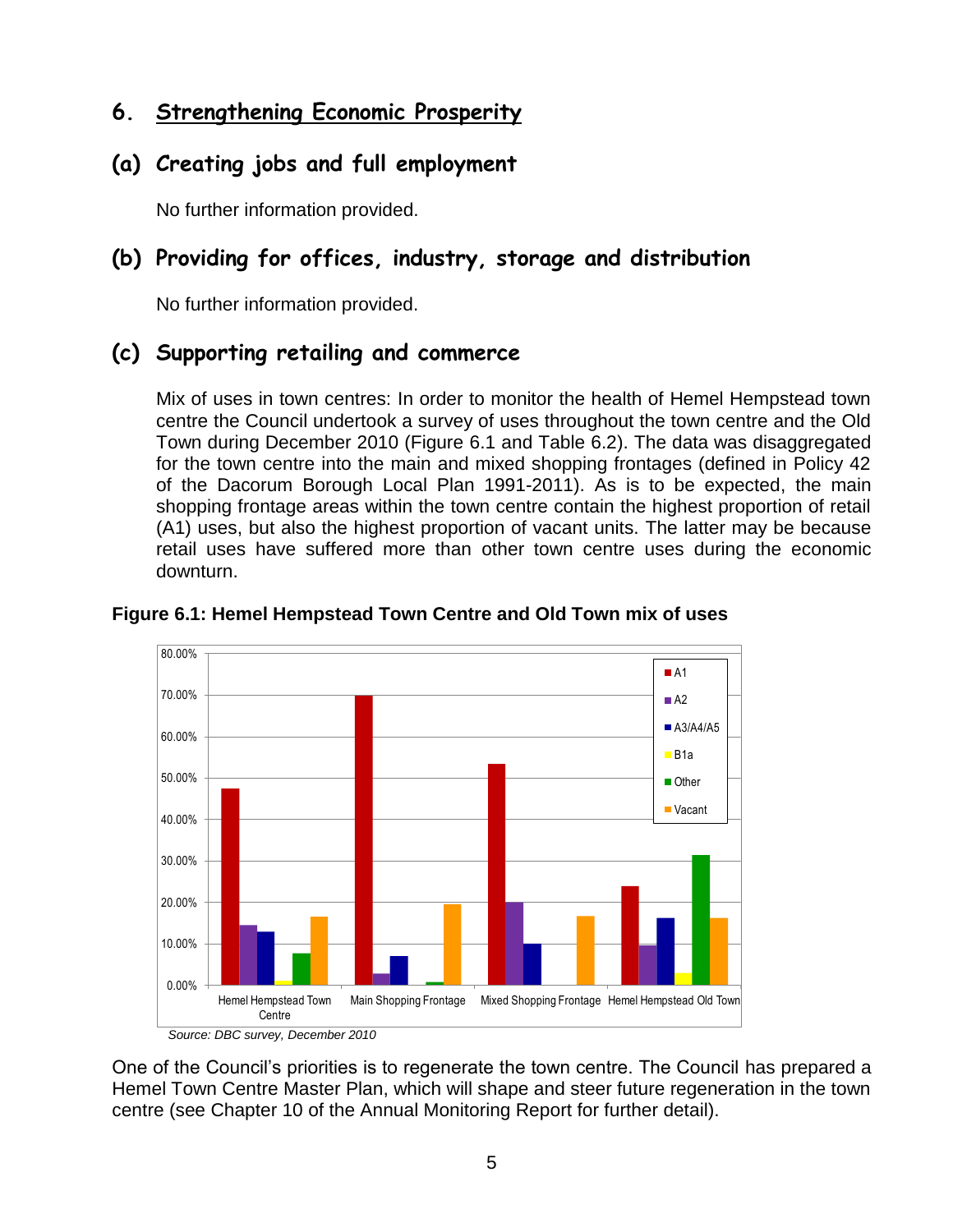The health of Berkhamsted and Tring town centres were surveyed in the 2010/11 monitoring period (Figures 6.2 and 6.3 and resp. Tables 6.3 and 6.4). The proportions of A1 uses in the main shopping frontage in Berkhamsted were higher compared to the rest of the centre, suggesting the success of the Council in seeking to protect a shopping core. The survey also indicates there were no vacant units in this location, which implies that Berkhamsted is healthier compared to Hemel Hempstead town centre, based on this factor. It is also evident that Berkhamsted has a consistent spread of financial/profession services and places to eat/drink across the various subdivision of the Town Centre.



**Figure 6.2: Berkhamsted Town Centre mix of uses**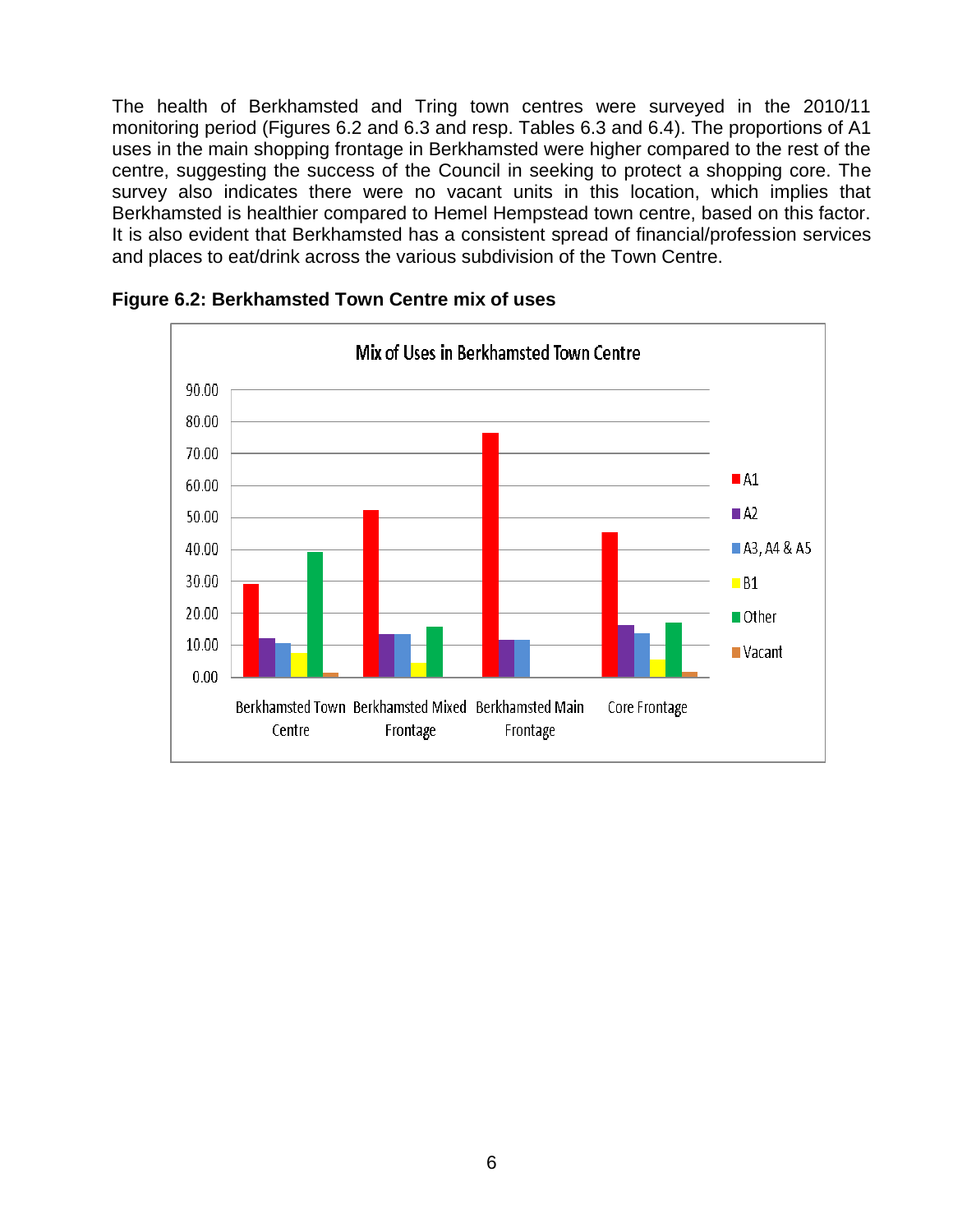Tring represents a similar picture to Hemel Hempstead and Berkhamsted where the main frontage is dominated by A1 uses, although vacancies are much lower when compared to the former.





#### **Table 6.2: Hemel Hempstead Town Centre and Old Town mix of uses**

| <b>Use Class</b> |         | <b>Hemel Hempstead Town Centre</b> |              |                |          |          | Hemel          | Old            |
|------------------|---------|------------------------------------|--------------|----------------|----------|----------|----------------|----------------|
|                  | Town    | Centre                             | Main         | Shopping       | Mixed    | Shopping | Town           |                |
|                  | overall |                                    |              | Frontage       |          | Frontage |                |                |
|                  | No.     | %                                  | No.          | %              | No.      | %        | No.            | $\%$           |
|                  | Units   |                                    | <b>Units</b> |                | Units    |          | <b>Units</b>   |                |
| A1 total         | 147     | 47                                 | 100          | 70             | 16       | 53       | 25             | 24             |
| Comparison       | 112     | 36                                 | 87           | 61             | 10       | 33       | 15             | 14             |
| Convenience      | 13      | 4                                  | 4            | 3              | 4        | 13       | $\overline{2}$ | $\overline{2}$ |
| A1 Service       | 22      | 7                                  | 9            | 6              | 2        | 7        | 8              | 8              |
| A2               | 45      | 15                                 | 4            | 3              | 6        | 20       | 10             | 10             |
| A3, A4, A5       | 40      | 13                                 | 10           | 7              | 3        | 10       | 17             | 16             |
| B <sub>1</sub> a | 3       |                                    | 0            | $\overline{0}$ | $\Omega$ | 0        | 3              | 3              |
| Other            | 24      | 8                                  |              |                | $\Omega$ | $\Omega$ | 33             | 31             |
| Vacant           | 51      | 16                                 | 28           | 20             | 5        | 17       | 17             | 16             |
| Total            | 310     | 100                                | 143          | 101            | 30       | 100      | 105            | 100            |

*Source: DBC survey, October 2009*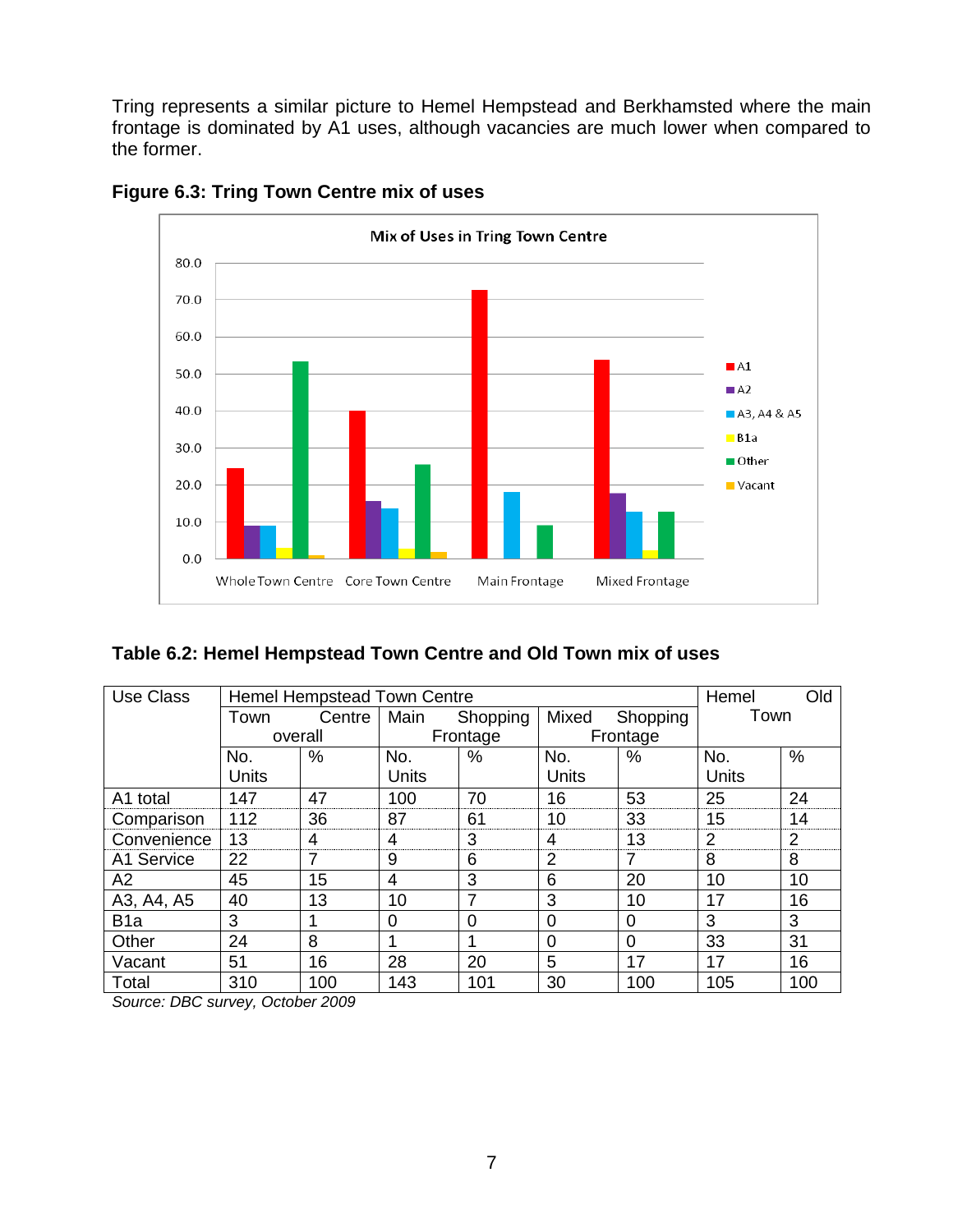#### **Table 6.3: Berkhamsted Town Centre mix of uses**

| Use Class      |           | Town Centre June 2011 |           | Mixed Frontage June 2011 |                          | MainFrontage June 2011 | Core Frontage |          |
|----------------|-----------|-----------------------|-----------|--------------------------|--------------------------|------------------------|---------------|----------|
|                | No. Units | %                     | No. Units | %                        | No. Units                | %                      | No. Units     | %        |
| Comparison     | 81        | 20.56                 | 19        | 43.18                    | 10                       | 58.8                   |               | 55 33.33 |
| Convenience    | 12        | 3.05                  | 3         | 6.82                     | $\overline{2}$           | 11.8                   |               | 84.85    |
| A1: Other      | 22        | 5.58                  |           | 2.27                     |                          | 5.9                    |               | 12 7.27  |
| A2             | 48        | 12.18                 | 6         | 13.64                    | $\overline{\phantom{a}}$ | 11.8                   |               | 27 16.36 |
| A3, A4 & A5    | 42        | 10.66                 | 6         | 13.64                    | e.                       | 11.8                   |               | 23 13.94 |
| <b>B1</b>      | 29        | 7.36                  |           | 4.55                     | 0                        | 0.0                    |               | 9 5.45   |
| <b>B2</b>      |           | 0.51                  | 0         | 0.00                     | 0                        | 0.0                    |               | 0 0.00   |
| C1             |           | 0.25                  | o         | 0.00                     | 0                        | 0.0                    |               | 0 0.00   |
| C <sub>3</sub> | 114       | 28.93                 |           | 4.55                     | 0                        | 0.0                    |               | 12 7.27  |
| D <sub>1</sub> | 29        | 7.36                  |           | 2.27                     | 0                        | 0.0                    |               | 11 6.67  |
| SG             | 8         | 2.03                  |           | 6.82                     | 0                        | 0.0                    |               | 5 3.03   |
| Vacant         | 6         | 1.52                  |           | 2.27                     | 0                        | 0.0                    |               | 3 1.82   |
| Total          | 394       | 100                   | 44        | 100                      | 17                       | 100                    | 165           | 100      |

Source: DBC Survey

#### **Table 6.4: Tring Town Centre mix of uses**

| Use Class      |                | Whole Town Centre June 2011 | Core Town Centre June 2011 |      | Main Frontage June 2011 |      | Mixed Frontage June 2011 |      |
|----------------|----------------|-----------------------------|----------------------------|------|-------------------------|------|--------------------------|------|
|                | No. Units      | %                           | No. Units                  | %    | No. Units               | %    | No. Units                | %    |
| Comparison     | 33             | 16.6                        | 27                         | 26.5 | 4                       | 36.4 | 15                       | 38.5 |
| Convenience    | 7              | 3.5                         | 6                          | 5.9  | з                       | 27.3 | 3                        | 7.7  |
| A1: Other      | 9              | 4.5                         | 8                          | 7.8  |                         | 9.1  | 3                        | 7.7  |
| A2             | 18             | 9.0                         | 16                         | 15.7 | 0                       | 0.0  | 7                        | 17.9 |
| A3, A4 & A5    | 18             | 9.0                         | 14                         | 13.7 | 2                       | 18.2 | 5                        | 12.8 |
| B1             | 12             | 6.0                         | 9                          | 8.8  | 0                       | 0.0  | 2                        | 5.1  |
| <b>B2</b>      |                | 0.5                         | 0                          | 0.0  | 0                       | 0.0  | 0                        | 0.0  |
| C1             | 1.             | 0.5                         |                            | 1.0  | 0                       | 0.0  | 0                        | 0.0  |
| C <sub>3</sub> | 84             | 42.2                        | 10                         | 9.8  | 0                       | 0.0  | 0                        | 0.0  |
| D1             | 9              | 4.5                         | 6                          | 5.9  |                         | 9.1  | $\overline{2}$           | 5.1  |
| D <sub>2</sub> | 3.             | 1.5                         | 2                          | 2.0  | o                       | 0.0  |                          | 2.6  |
| SG             | $\overline{2}$ | 1.0                         |                            | 1.0  | 0                       | 0.0  |                          | 2.6  |
| Vacant         | 2.             | 1.0                         | 2                          | 2.0  | 0                       | 0.0  | 0                        | 0.0  |
| Total          | 199            | 100                         | 102                        | 100  | 11                      | 100  | 39                       | 100  |

Source: DBC Survey

## **(d) Economic Development Strategy**

No further information provided.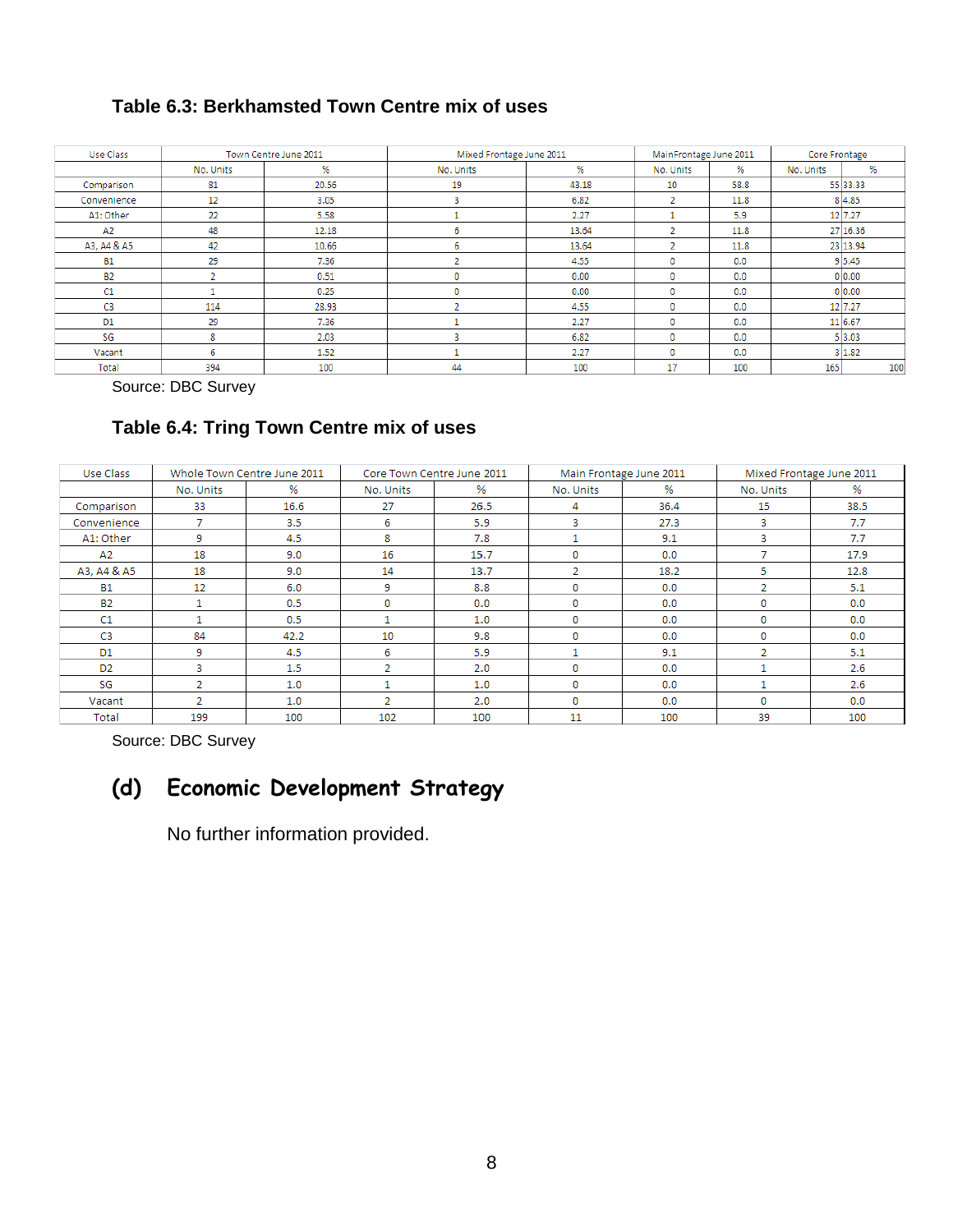## **7. Providing homes and community services**

### **(a) Providing Homes**

**Table 7.1 Housing Completions compared to total required over the Plan period: 2006-2031**

| 25 Year Core Strategy Requirement 2006-2031                | 10,750                 |       |
|------------------------------------------------------------|------------------------|-------|
|                                                            | <b>Net Completions</b> |       |
| April 2006 - March 2007                                    | 400                    |       |
| April 2007 - March 2008                                    | 384                    |       |
| April 2008 - March 2009                                    | 418                    |       |
| April 2009 - March 2010                                    | 237                    |       |
| April 2011- March 2011                                     | 603                    |       |
| April 2011- March 2012                                     | 447                    |       |
| April 2012- March 2013                                     | 290                    |       |
| April 2013- March 2014                                     | 219                    |       |
| Total 8 year completions                                   |                        | 2,998 |
| Remaining 17 year completions 2014 - 2031 (10,750 - 2,998) | 7,752                  |       |
| Annualised remaining requirement (7,752/17)                | 456                    |       |
| Actual Annual rate achieved (2,998/8)                      | 375                    |       |

*Source: DBC Residential Land Position Statement No. 41 1 st April 2014*

#### **Table 7.2 Core Strategy 5-year housing land supply calculations (1st April 2015 to 31st March 2020)**

| 25 year Core Strategy requirement 1 <sup>st</sup> April 2006 - 31 <sup>st</sup> March | 10,750 |
|---------------------------------------------------------------------------------------|--------|
| 2031                                                                                  |        |
| Completions 1 <sup>st</sup> April 2006 - 31 <sup>st</sup> March 2014:                 | 2,998  |
| Projected completions (current year) 2014/15                                          | 541    |
| Total projected completions 2006 - 2015 (2, 998 + 541)                                | 3,539  |
| Remaining Core Strategy requirement 2015 - 2031 (10,750 -                             | 7,211  |
| 3,539                                                                                 |        |
| Requirement for 2006 - 2015 (430 x 9)                                                 | 3,870  |
| Shortfall 2006 - 2015 (3,870 - 3,539)                                                 | 331    |
| 5-year requirement for 2015 - 2020:                                                   | 2,589  |
| Core Strategy unadjusted housing target $(430 \times 5) = 2,150$                      |        |
| Plus Shortfall = $331$                                                                |        |
| Plus 5% buffer brought forward from later in plan period (5% of                       |        |
| $2,150$ = 108                                                                         |        |
| Annual adjusted 5 year requirement (2,589 $\div$ 5)                                   | 518    |
| Projected supply 2015/16 - 2019/20                                                    | 3,036  |
| No. of years supply $(3036 \div 518)$                                                 | 5.9    |
|                                                                                       | years  |

*Source: DBC monitoring /Residential Land Position Statement No. 41 - 1 st April 2014*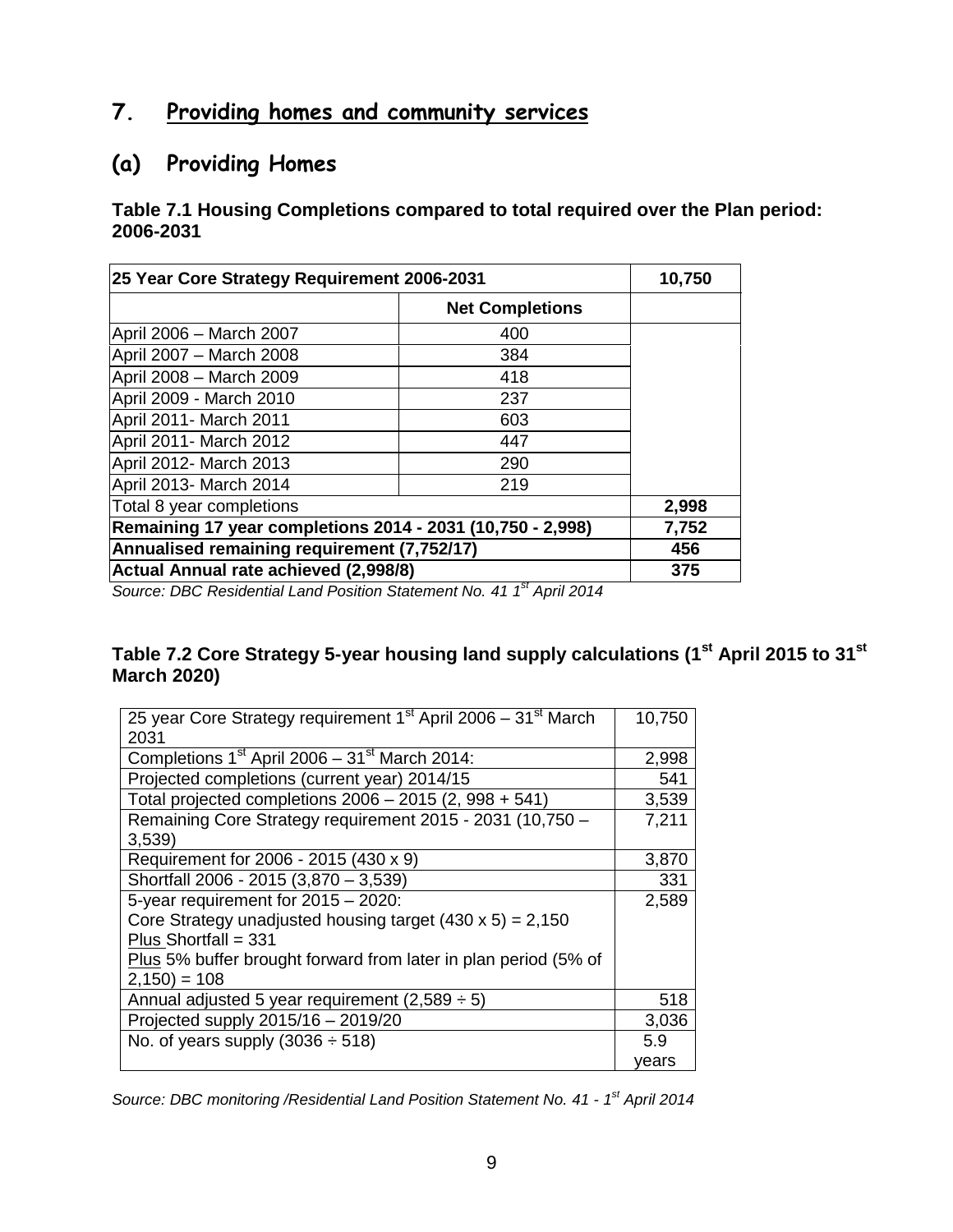| Table 7.3 Proportion of new dwellings and converted dwellings on previously |  |
|-----------------------------------------------------------------------------|--|
| developed land                                                              |  |

| <b>Period</b> | <b>Gross</b><br>completions on<br><b>PDL</b> | % of total | <b>Net completions</b><br>on PDL | % of total |
|---------------|----------------------------------------------|------------|----------------------------------|------------|
| 2006/07       | 476                                          | 99         | 407                              | 99         |
| 2007/08       | 458                                          | 98         | 376                              | 98         |
| 2008/09       | 440                                          | 95         | 396                              | 95         |
| 2009/10       | 243                                          | 94         | 220                              | 93         |
| 2010/11       | 563                                          | 89         | 527                              | 87         |
| 2011/12       | 407                                          | 85         | 377                              | 84         |
| 2012/13       | 250                                          | 69         | 176                              | 61         |
| 2013/14       | 126                                          | 50         | 91                               | 42         |
| <b>Total</b>  | 2,973                                        | 88%        | 2,570                            | 86%        |

*Source: DBC monitoring /Residential Land Position Statement No. 41 - 1 st April 2014*

#### **Table 7.4 Proportion of new build dwellings completions in the year by density and number of new dwellings per hectare**

| <b>Period 2009/10</b>                       | No. | $\frac{9}{6}$  |
|---------------------------------------------|-----|----------------|
| Less than 30 dph                            | 39  | 16.5           |
| Between 30-50 dph                           | 58  | 24.5           |
| Greater than 50 dwellings dph               | 140 | 59             |
| Total                                       | 236 | 100            |
| % of development at densities > 30 dph      |     | 83.5           |
| <b>Period 2010/11</b>                       | No. | $\frac{9}{6}$  |
| Less than 30 dph                            | 32  | 5              |
| Between 30-50 dph                           | 44  | $\overline{7}$ |
| Greater than 50 dwellings dph               | 560 | 88             |
| Total                                       | 636 | 100            |
| % of development at densities > 30 dph      | 95  |                |
| <b>Period 2011/12</b>                       | No. | $\frac{9}{6}$  |
| Less than 30 dph                            | 38  | 9              |
| Between 30-50 dph                           | 34  | 8              |
| Greater than 50 dwellings dph               | 351 | 83             |
| Total                                       | 423 | 100            |
| % of development at densities > 30 dph      |     | 91             |
| <b>Period 2012/13</b>                       | No. | %              |
| Less than 30 dph                            | 83  | 29             |
| Between 30-50 dph                           | 70  | 24             |
| Greater than 50 dwellings dph               | 134 | 47             |
| Total                                       | 287 | 100            |
| % of development at densities $\geq$ 30 dph | 71  |                |
| <b>Period 2013/14</b>                       | No. | $\frac{9}{6}$  |
| Less than 30 dph                            | 78  | 38             |
| Between 30-50 dph                           | 84  | 41             |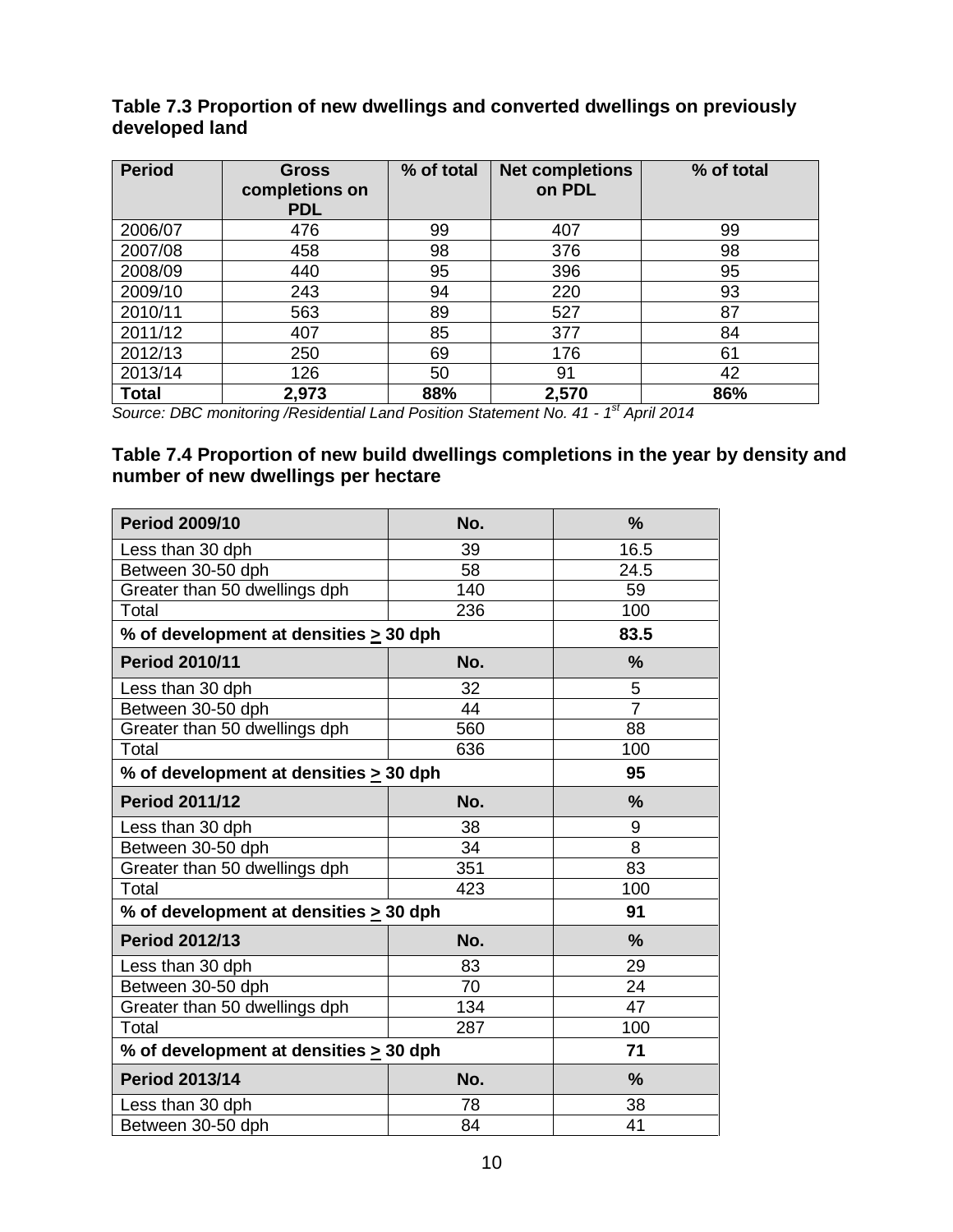| Greater than 50 dwellings dph          |     |     |
|----------------------------------------|-----|-----|
| <b>otal</b>                            | 204 | 100 |
| % of development at densities > 30 dph |     | 62  |
|                                        |     |     |

*Note: These figures exclude demolitions Source: DBC monitoring* 

#### **Table 7.5 Average Density of New Dwellings Built on finally completed sites**

| Year    | <b>Net Site Areas in</b><br>total (Ha) | <b>Number of dwellings</b><br>completed on the sites<br>(Gross) | <b>Density of Development</b><br>dwellings/ha |
|---------|----------------------------------------|-----------------------------------------------------------------|-----------------------------------------------|
| 2006/07 | 10.71                                  | 382                                                             | 36                                            |
| 2007/08 | 14.37                                  | 400                                                             | 28                                            |
| 2008/09 | 9.19                                   | 347                                                             | 38                                            |
| 2009/10 | 8.08                                   | 227                                                             | 28                                            |
| 2010/11 | 12.35                                  | 586                                                             | 47                                            |
| 2011/12 | 6.476                                  | 389                                                             | 60                                            |
| 2012/13 | 9.51                                   | 183                                                             | 19                                            |
| 2013/14 | 8.406                                  | 141                                                             | 17                                            |

1 Sites recorded: this is a proportion of all completions in the year

2 This figure excludes the John Dickson site. If this site is included, the average density is 47dph *Source: DBC Monitoring Note: Average density- dwellings per hectare over all new build sites*

#### **Table 7.6 Completions by type of property 2006-2014**

|         | <b>Houses</b> | <b>Flats</b> | <b>Total</b> |
|---------|---------------|--------------|--------------|
| 2013/14 | 184           | 70           | 254          |
| 2012/13 | 190           | 174          | 364          |
| 2011/12 | 206           | 270          | 476          |
| 2010/11 | 92            | 544          | 636          |
| 2009/10 | 92            | 167          | 259          |
| 2008/09 | 177           | 282          | 459          |
| 2007/08 | 182           | 290          | 472          |
| 2006/07 | 174           | 306          | 480          |
|         | 1,297         | 2,103        | 3,400        |

Source: HCC Monitoring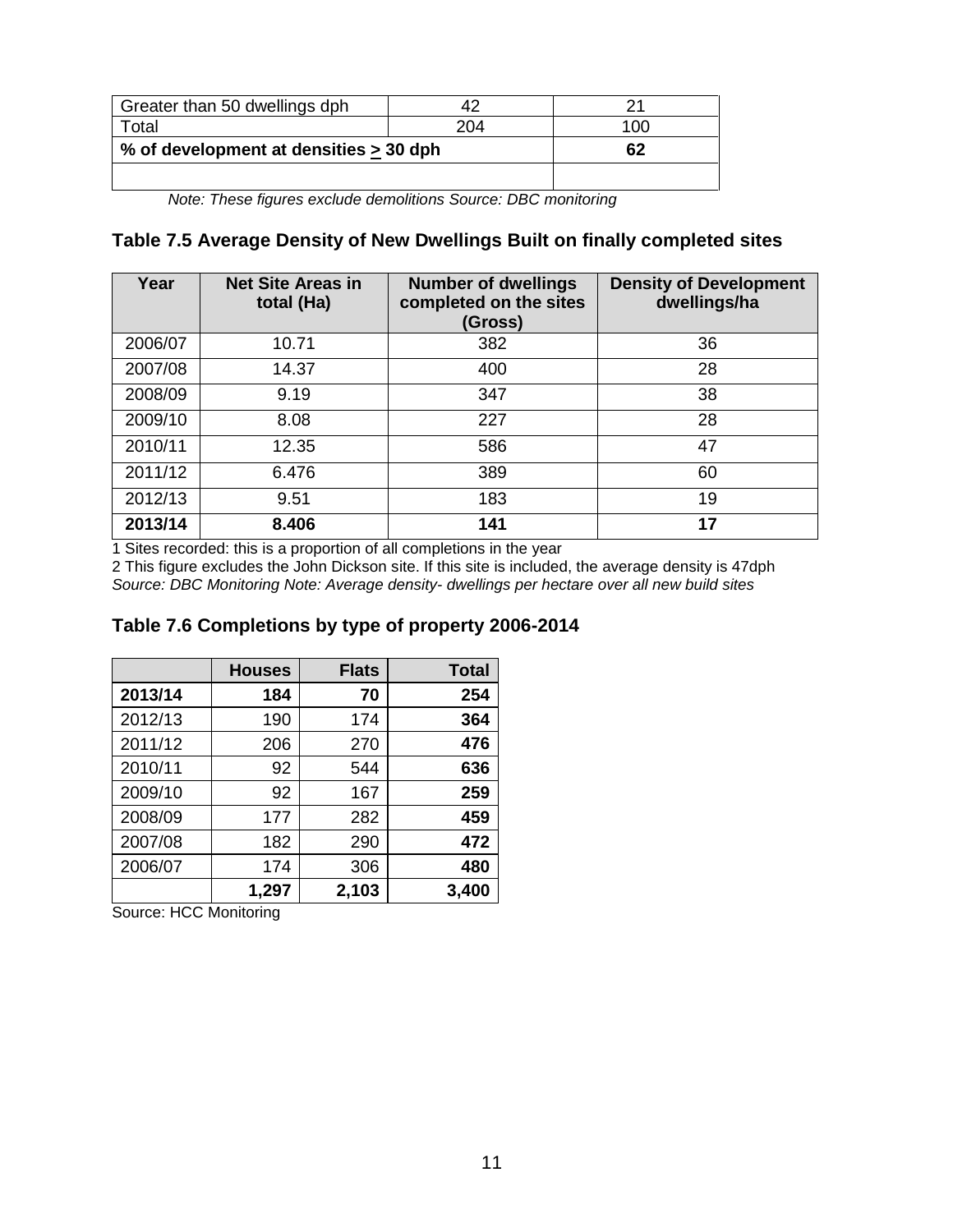|                                                       | 1-bed | 2-bed | 3-bed | 4-bed | 5-bed | 6-bed or<br>more | <b>Total</b> |
|-------------------------------------------------------|-------|-------|-------|-------|-------|------------------|--------------|
| 2013/14                                               | 37    | 73    | 77    | 40    | 23    | 4                | 254          |
| 2012/13                                               | 90    | 141   | 78    | 31    | 22    | $\overline{2}$   | 364          |
| 2011/12                                               | 141   | 162   | 97    | 66    | 4     | 5                | 475          |
| 2010/11                                               | 218   | 335   | 44    | 22    | 16    | 1                | 636          |
| 2009/10                                               | 66    | 114   | 21    | 40    | 14    | $\overline{4}$   | 259          |
| 2008/09                                               | 94    | 218   | 77    | 41    | 26    | 3                | 459          |
| 2007/08                                               | 94    | 252   | 71    | 28    | 23    | 4                | 472          |
| 2006/07                                               | 95    | 258   | 63    | 17    | 36    | 11               | 480          |
| <b>Total</b><br>$ \sim 1$<br>$\overline{\phantom{0}}$ | 835   | 1,553 | 528   | 285   | 164   | 34               | 3,399        |

#### **Table 7.7 Completions by nos. of bedrooms 2006-2014**

Source: HCC Monitoring

#### **Table 7.8 Net PDL and greenfield housing completions 2006-2014**

|         | $\%$<br>Non<br><b>PDL</b> | % pdl | <b>Total Non</b><br><b>PDL</b> | <b>Total</b><br>pdl | <b>Total</b><br>(net) |
|---------|---------------------------|-------|--------------------------------|---------------------|-----------------------|
| 2006/07 | 1                         | 99    | 4                              | 407                 | 400                   |
| 2007/08 | $\overline{2}$            | 98    | 14                             | 376                 | 384                   |
| 2008/09 | 5                         | 95    | 19                             | 396                 | 418                   |
| 2009/10 | 7                         | 93    | 16                             | 220                 | 237                   |
| 2010/11 | 13                        | 87    | 73                             | 527                 | 603                   |
| 2011/12 | 16                        | 84    | 69                             | 377                 | 447                   |
| 2012/13 | 39                        | 61    | 114                            | 176                 | 290                   |
| 2013/14 | 58                        | 42    | 128                            | 91                  | 219                   |
| Total   | 15                        | 85    | 437                            | 2,570               | 2,998                 |

Source: HCC and DBC Monitoring

#### **Table 7.9 Gross Affordable Housing Provision 2001 – 2014 relative to Total Housing**

| <b>Period</b>      | <b>Total</b>   | <b>Affordable Housing Provision</b> |                   |  |
|--------------------|----------------|-------------------------------------|-------------------|--|
|                    | <b>Housing</b> | <b>Number</b>                       | <b>Proportion</b> |  |
| 2006/7             | 400            | 137                                 | 34.3%             |  |
| 2007/8             | 384            | 126                                 | 32.8%             |  |
| 2008/9             | 418            | 148                                 | 35.4%             |  |
| 2009/10            | 237            | 96                                  | 35.2%             |  |
| 2010/11            | 603            | 60                                  | 10%               |  |
| 2011/12            | 447            | 117                                 | 26.2%             |  |
| 2012/13            | 290            | 92                                  | 31.7%             |  |
| 2013/14            | 219            | 27                                  | 12.3%             |  |
| <b>Total</b>       | 2,998          | 803                                 | 26.8%             |  |
| <b>Annual rate</b> | 375            | 104                                 | 27.7%             |  |
| of provision       |                |                                     |                   |  |
| $2006/07 -$        |                |                                     |                   |  |
| 2013/14            |                |                                     |                   |  |

*Source: DBC Monitoring 2006/14*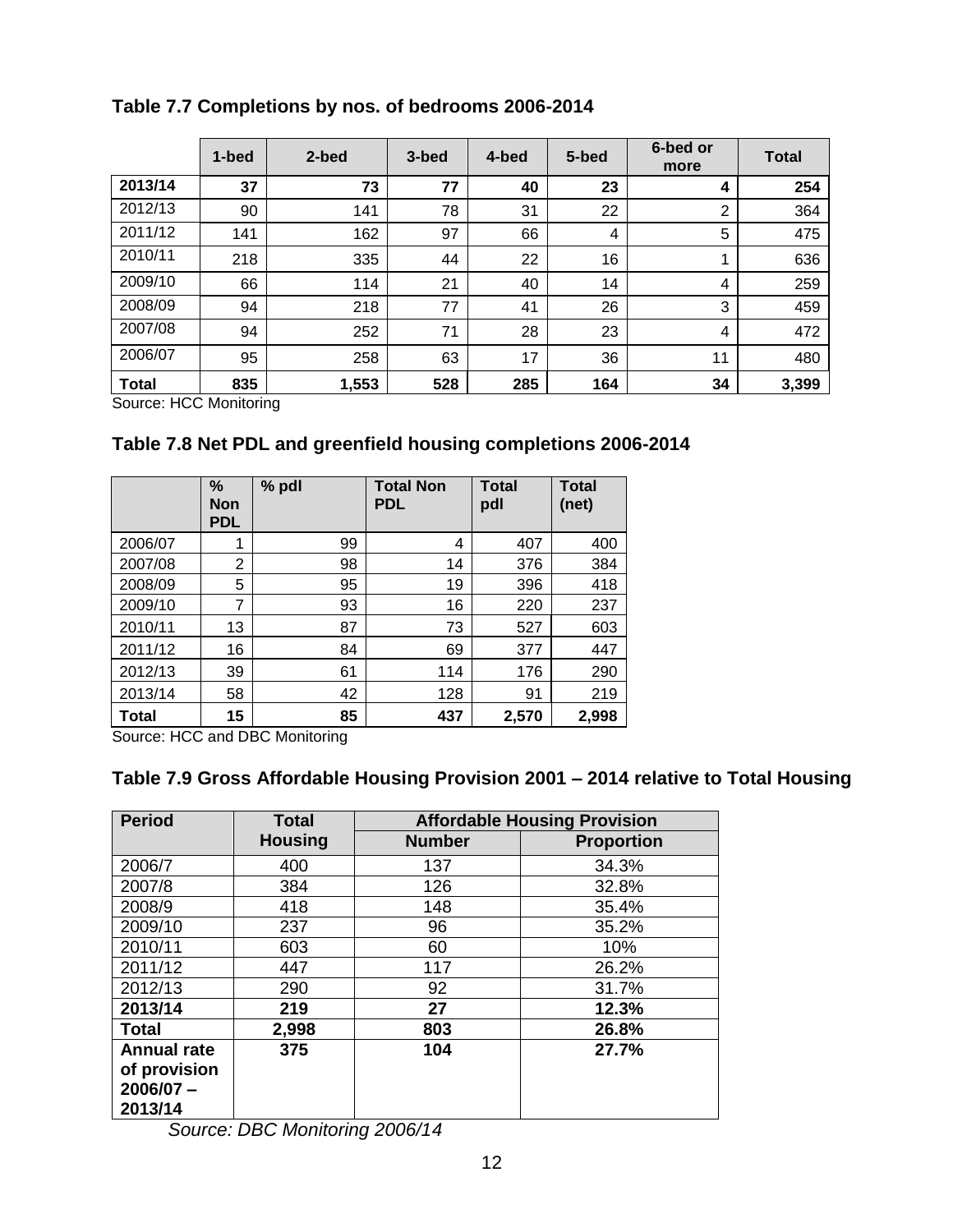## **Table 7.10 Total supply of Affordable housing by type**

|                      | <b>Social Rented</b><br>homes provided | <b>Intermediate</b><br><b>Homes/Shared</b><br>Ownership | <b>Affordable</b><br><b>Rented</b> | <b>First</b><br>Buy/<br>Home<br><b>Buy</b> | <b>Total</b> |
|----------------------|----------------------------------------|---------------------------------------------------------|------------------------------------|--------------------------------------------|--------------|
| 2006/07              | 59                                     | 78                                                      |                                    |                                            | 137          |
| 2007/08              | 53                                     | 73                                                      |                                    |                                            | 126          |
| 2008/09              | 92                                     | 56                                                      | -                                  | ۰                                          | 148          |
| 2009/10              | 35                                     | 61                                                      |                                    |                                            | 96           |
| 2010/11              | 53                                     | 7                                                       |                                    |                                            | 60           |
| 2011/12              | 90                                     | 5                                                       | 22                                 | 32                                         | 149          |
| 2012/13              | 43                                     | 24                                                      | 25                                 | 58                                         | 150          |
| 2013/14              | 7                                      | 11                                                      | 9                                  | 96                                         | 123          |
| <b>Total 2006-14</b> | 432                                    | 315                                                     | 56                                 | 186                                        | 989          |

*Note: Intermediate homes include shared equity and key worker housing.* 

*Source: DBC monitoring*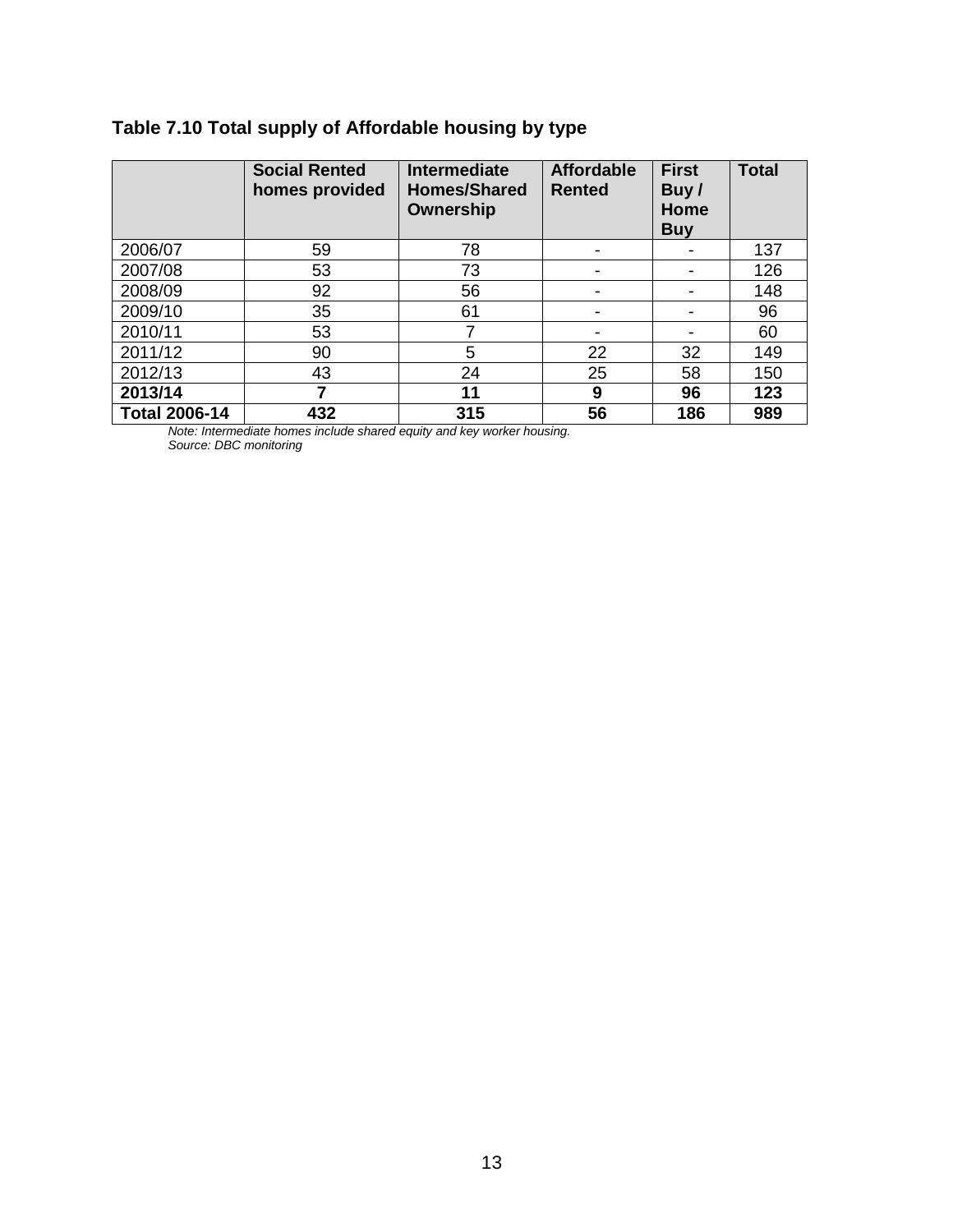## **(b) Meeting community needs**

**Table 7.11 Summary of outstanding school and pre-school floorspace (commitments)**

| <b>Settlement</b>      | Floorspace (sqm) |
|------------------------|------------------|
| <b>Hemel Hempstead</b> | 1.665            |
| <b>Berkhamsted</b>     |                  |
| <b>Tring</b>           |                  |
| Bovingdon              |                  |
| <b>Kings Langley</b>   | 381              |
| Markyate               |                  |
| <b>Rest of Dacorum</b> | 537              |

*Source: DBC monitoring (Employment Land Position Statement No. 38(1st April 2014)*

#### **Table 7.12 Summary of school and pre-school completions**

| <b>Settlement</b>      | <b>Floorspace (sqm)</b> |
|------------------------|-------------------------|
| <b>Hemel Hempstead</b> | 3,803                   |
| <b>Berkhamsted</b>     | 74                      |
| Tring                  | 138                     |
| Bovingdon              |                         |
| <b>Kings Langley</b>   |                         |
| Markyate               | 170                     |
| <b>Rest of Dacorum</b> |                         |

| Table 7.13 Summary of outstanding health-related floorspace |  |  |  |
|-------------------------------------------------------------|--|--|--|
|-------------------------------------------------------------|--|--|--|

| <b>Permission</b><br>reference | <b>Address</b>                                                 | <b>Description</b>                                                                                           | Outstanding<br><b>Floorspace</b><br>$(m^2)$ | <b>Status</b> |
|--------------------------------|----------------------------------------------------------------|--------------------------------------------------------------------------------------------------------------|---------------------------------------------|---------------|
| 4/00803/13                     | ADJ HIGHFIELD HALL,<br>CAMBRIAN WAY,<br><b>HEMEL HEMPSTEAD</b> | PROPOSED NEW MEDICAL<br><b>CENTRE WITH ASSOCIATED</b><br>PARKING AND PUBLIC REALM<br>WORKS (AMENDED SCHEME). | 436                                         | Granted       |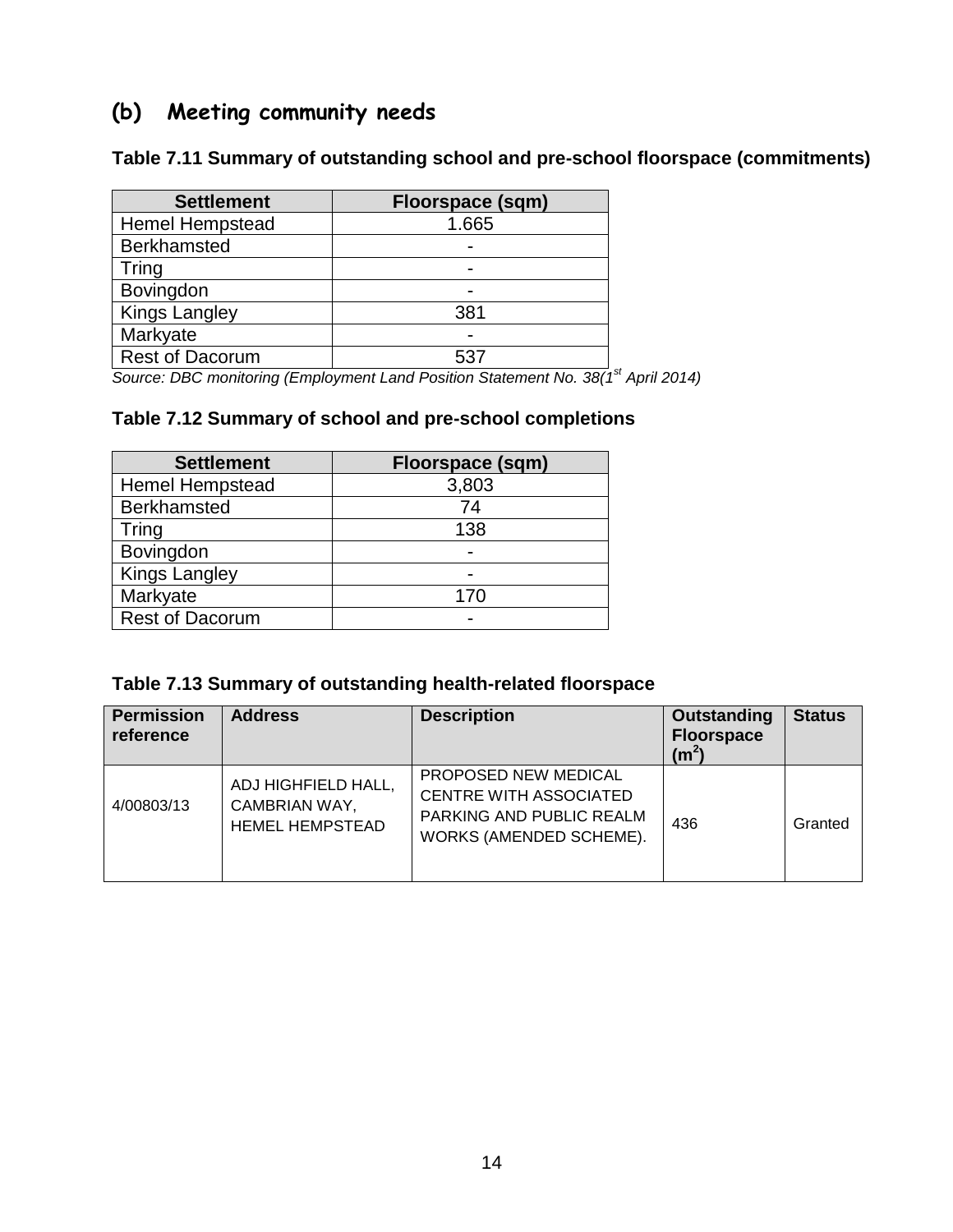| 4/01173/11 | LAND AT HICKS ROAD,<br>MARKYATE, AL3 8LH | <b>COMPREHENSIVE</b><br>REDEVELOPMENT TO<br>PROVIDE A RANGE OF 75<br><b>RESIDENTIAL DWELLINGS;</b><br>NEW CLASS B1, B2 AND B8<br><b>ACCOMMODATION</b><br>(INCLUDING THE RETENTION<br>OF TWO LIGHT INDUSTRIAL<br><b>BUILDINGS WITHIN SHAROSE</b><br>COURT); A NEW<br>SURGERY/HEALTH CENTRE; 3<br><b>COMMERCIAL UNITS (FOR</b><br>CLASS A1/A2/A3/A4 AND B1<br>USE), CREATION OF A PUBLIC<br>SQUARE, ASSOCIATED<br>LANDSCAPING; FORMATION<br>OF NEW ACCESS ROADS AND<br>PROVISION OF 197 CAR | 344 | Granted |
|------------|------------------------------------------|-------------------------------------------------------------------------------------------------------------------------------------------------------------------------------------------------------------------------------------------------------------------------------------------------------------------------------------------------------------------------------------------------------------------------------------------------------------------------------------------|-----|---------|
|------------|------------------------------------------|-------------------------------------------------------------------------------------------------------------------------------------------------------------------------------------------------------------------------------------------------------------------------------------------------------------------------------------------------------------------------------------------------------------------------------------------------------------------------------------------|-----|---------|

*Source: DBC monitoring (Employment Land Position Statement No. 38 (1st April 2014)*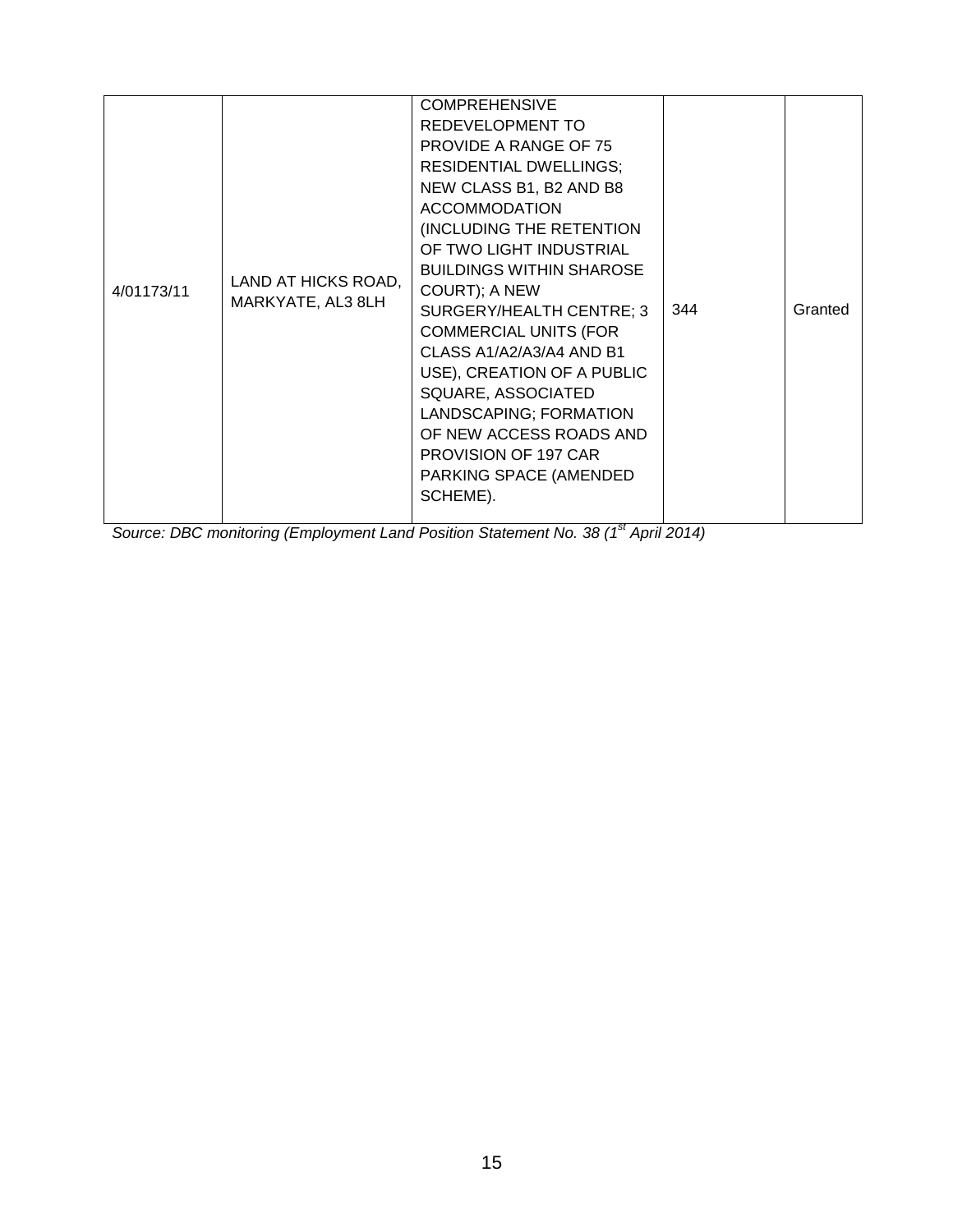## **8. Looking after the Environment**

### **(a) Enhancing the natural environment**

No further information provided.

### **(b) Conserving the natural environment**

No further information provided.

## **(c) Using resources efficiently**



**Figure 8.1: Total CO2 Emissions in Dacorum (Kg per year)**

**Source:** 2014 C-Plan monitoring (ECSC) *[Key: EE = energy efficiency; CHP = combined heat and power; RE = renewable energy]*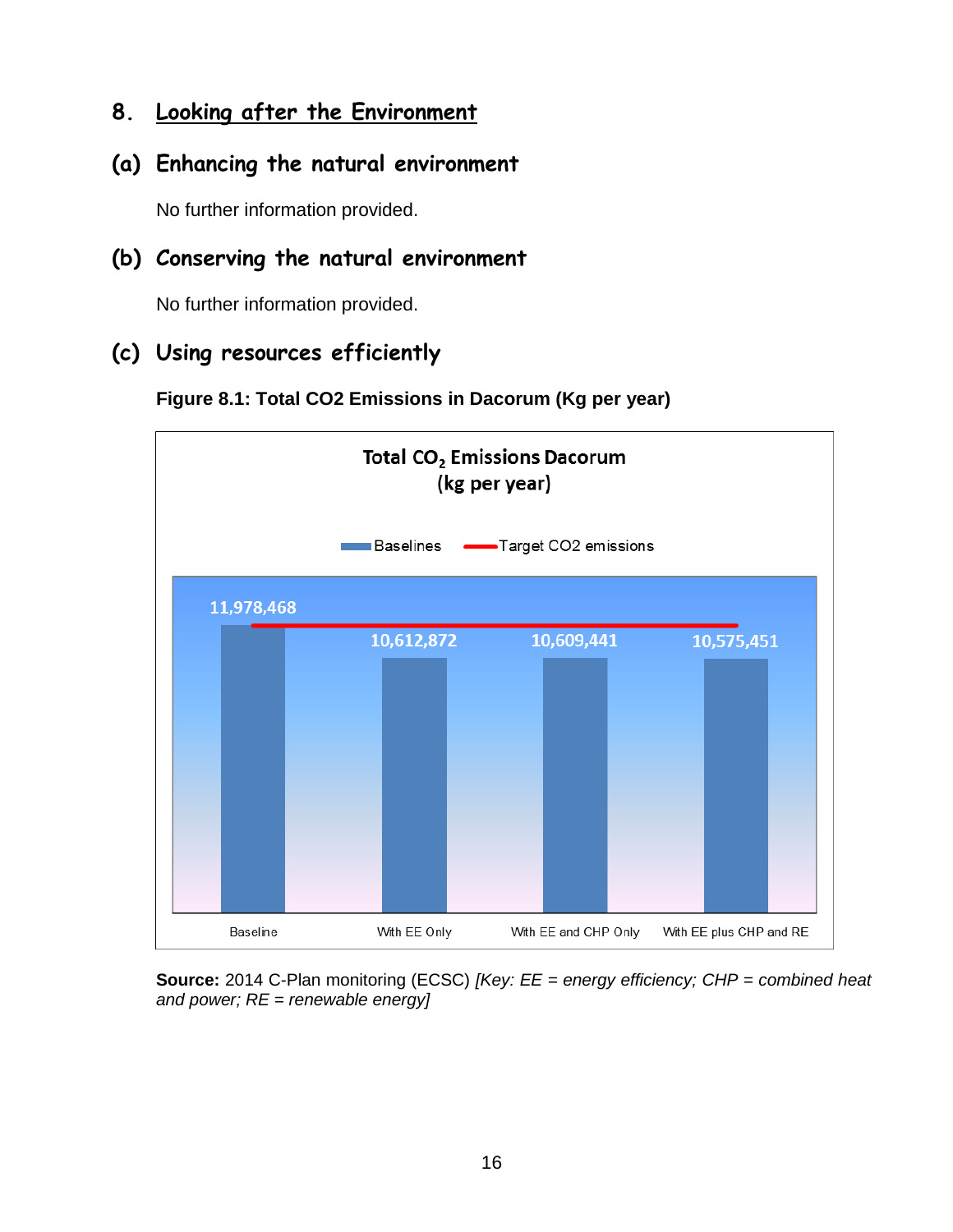

**Figure 8.2: Total CO2 Savings (Dacorum)**

**Source:** 2014 C-Plan monitoring (ECSC)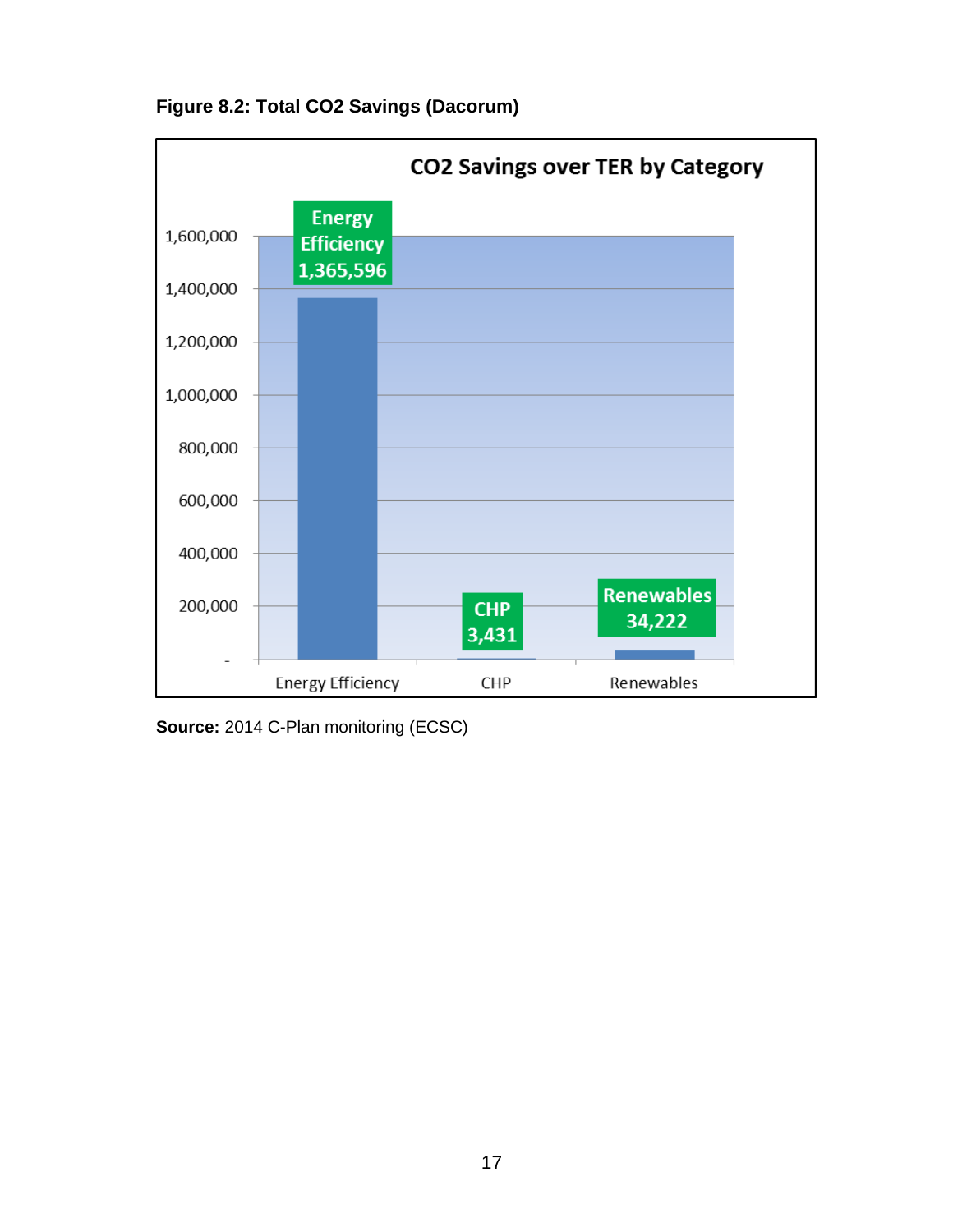

**Figure 8.3: Renewable Energy CO2 savings in Dacorum by technology (Kg CO2 per year)**

**Source:** 2014 C-Plan monitoring (ECSC). *[Key: SHW = solar heated water; GSHP = ground source heat and power; GCC = ground coupled cooling; PV = photovoltaic]*